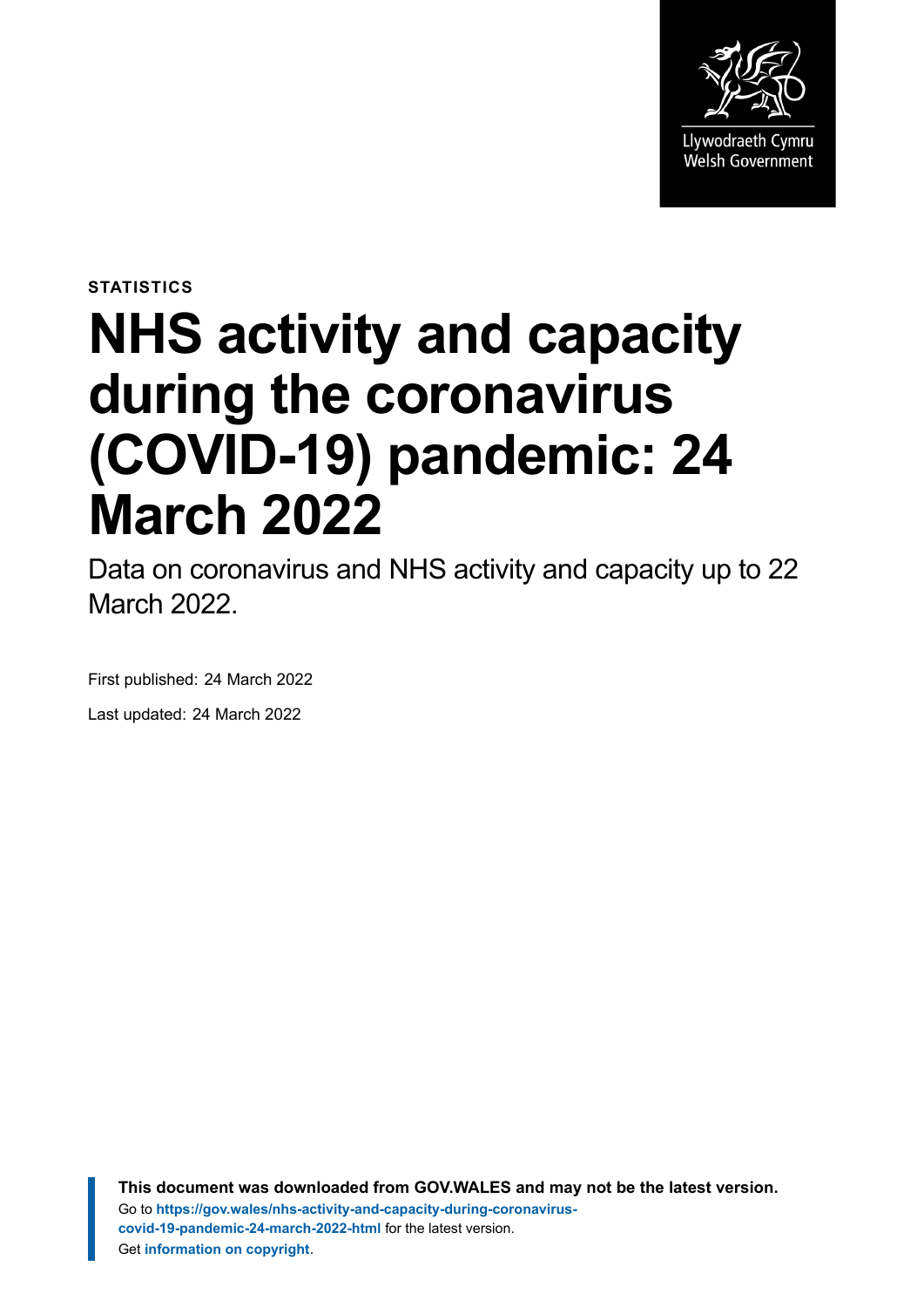# **Contents**

# <span id="page-1-0"></span>**Introduction**

In response to the coronavirus (COVID-19) pandemic, daily information on health care has been produced to support transparency and understanding of the NHS activity and capacity. The release includes figures on invasive ventilated beds by use, and admissions and hospitalisations of COVID-19 related patients.

# <span id="page-1-1"></span>**Main points**

- In the last 7 days, an average of 31 people a day were admitted to hospital with confirmed or suspected COVID-19. This is an increase compared to the average of 26 for the week to 15 March 2022 and is at comparable levels to late August 2021.
- As at 22 March 2022, 1,332 beds were occupied with COVID-19 related patients (confirmed, suspected and recovering), representing 15.3% of all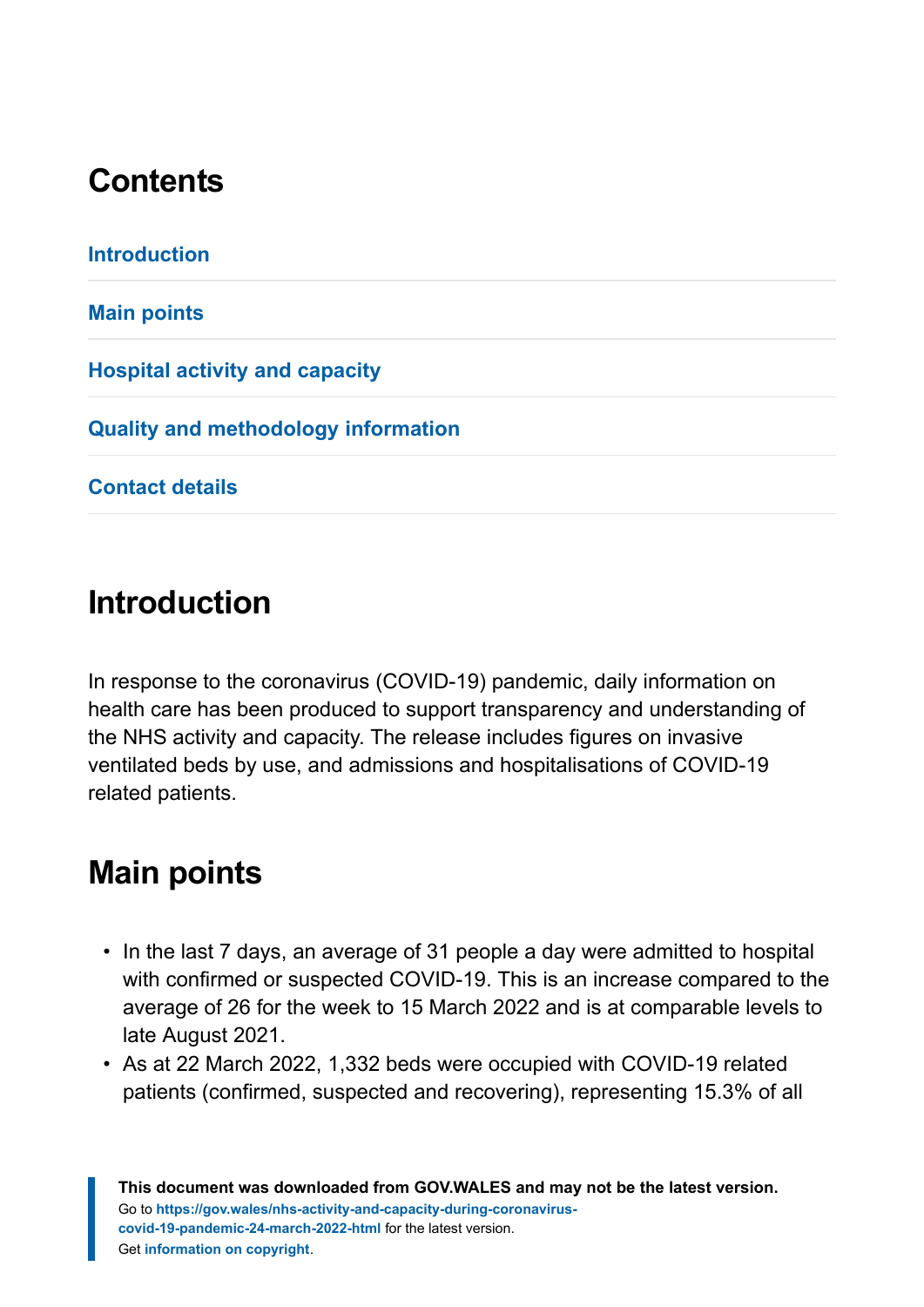hospitalisations. This is an increase from 1,060 on 15 March 2022 (12.1% of all hospitalisations) and is at comparable levels to early March 2021.

- The number of beds occupied with COVID-19 related patients (confirmed, suspected and recovering) fluctuates. The number of COVID-19 related patients has increased by 272 over the latest week. This was due to an increase in confirmed (228 more occupied beds) and recovering patients (59 more occupied beds) despite a decrease in suspected patients (15 fewer occupied beds).
- As at 22 March 2022, 714 beds in acute hospitals were occupied with patients with confirmed COVID-19 and 117 (16.4%) of these patients were actively treated for COVID-19.
- As at 22 March 2022, 15 invasive ventilated beds were occupied with COVID-19 related patients (confirmed and suspected). This is a slight increase compared to 13 invasive ventilated beds on 15 March 2022 and is at comparable levels to mid-July 2021.
- In the latest week, the number of beds occupied with COVID-19 related patients has increased to the highest level since early-March 2021. However, the number of invasive ventilated beds occupied with COVID-19 related patients has remained relatively stable over the latest week.

**[Accompanying tables](https://gov.wales/nhs-activity-and-capacity-during-coronavirus-covid-19-pandemic-24-march-2022)** for this release are available, including all the data shown below and also data concerning general and acute beds.

Statistics on NHS staff absence are available on **[StatsWales](https://statswales.gov.wales/Catalogue/Health-and-Social-Care/NHS-Hospital-Activity/nhs-activity-and-capacity-during-the-coronavirus-pandemic)** as well as all other statistics in this release.

Additionally, information on beds, hospitalisations and admissions is published on weekdays at 12pm, on **[StatsWales](https://statswales.gov.wales/Catalogue/Health-and-Social-Care/NHS-Hospital-Activity/nhs-activity-and-capacity-during-the-coronavirus-pandemic)** containing data up to the previous day. After 12pm on Thursdays, the data shown in this release will not contain the most up to date published data. However, this weekly release provides additional commentary on trends in the data.

The data are taken from management information and are subject to change. They have not been subject to the same validation processes undertaken for official statistics releases. Where available, the official statistics should continue to be considered the authoritative source of data. Please see the **[Chief](https://digitalanddata.blog.gov.wales/2020/06/04/chief-statisticians-update-measuring-people-in-hospital-and-some-thoughts-on-data-quality/) [Statistician's blog](https://digitalanddata.blog.gov.wales/2020/06/04/chief-statisticians-update-measuring-people-in-hospital-and-some-thoughts-on-data-quality/)** for more information on reporting management information,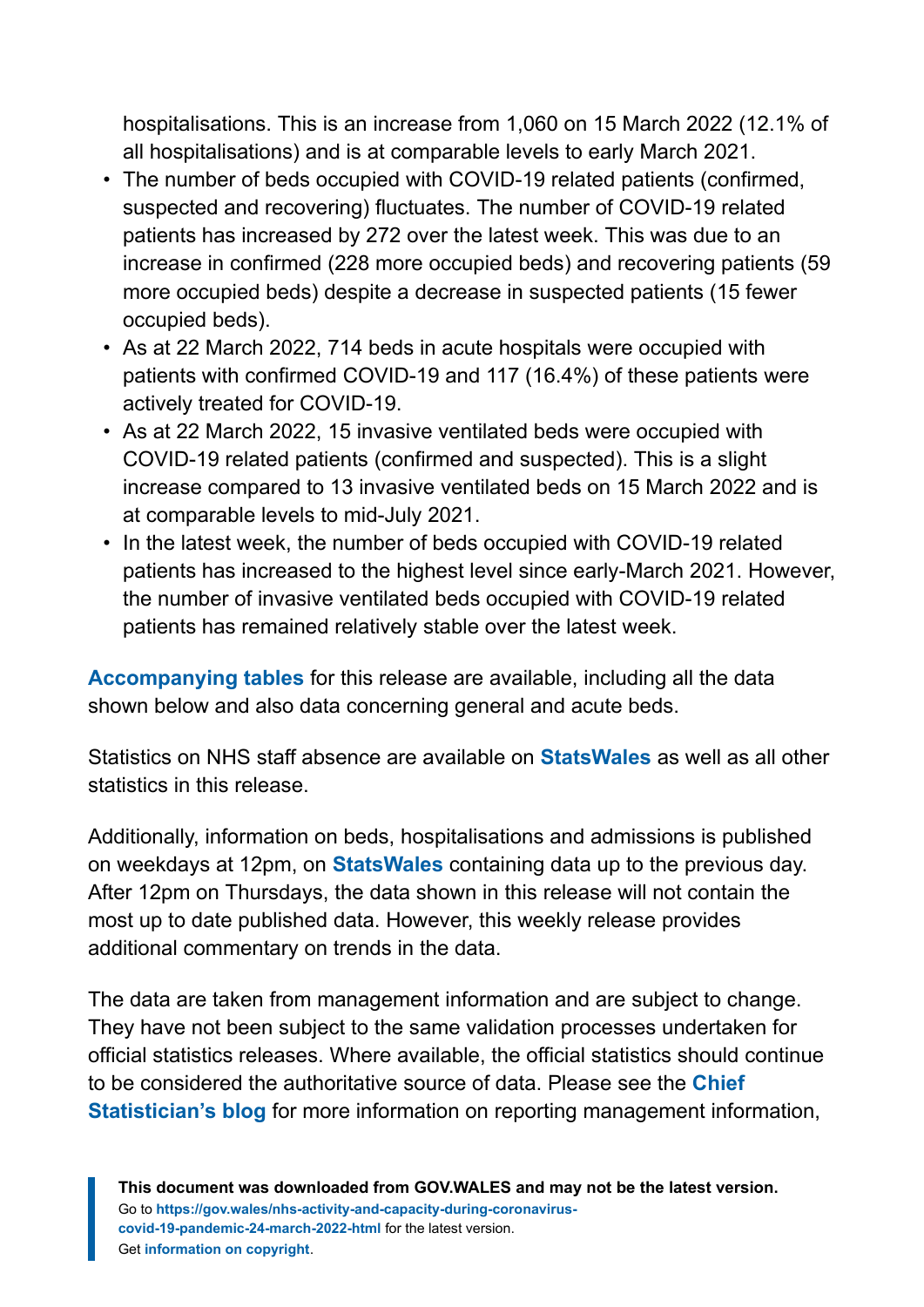data quality and transparency.

# <span id="page-3-0"></span>**Hospital activity and capacity**

This section covers the number of admissions and hospitalisations of COVID-19 related patients and invasive ventilated beds occupied with COVID-19 related patients, to support transparency and provide an understanding of NHS activity and capacity during the COVID-19 pandemic.

Hospital coverage has changed over time, please see the **[quality and](#page-10-0) [methodology information section](#page-10-0)** for more information.

### **Hospital admissions**

### Chart 1: Patients admitted to hospital as suspected or confirmed with COVID-19, from 1 April 2020



Source: Digital Health and Care Wales (DHCW)

#### **[Patients admitted to hospital as suspected or confirmed with COVID-19,](https://gov.wales/sites/default/files/statistics-and-research/2022-03/nhs-activity-and-capacity-during-the-coronavirus-covid-19-pandemic-24-march-2022-177.ods) [from 1 April 2020 \(MS Excel\)](https://gov.wales/sites/default/files/statistics-and-research/2022-03/nhs-activity-and-capacity-during-the-coronavirus-covid-19-pandemic-24-march-2022-177.ods)**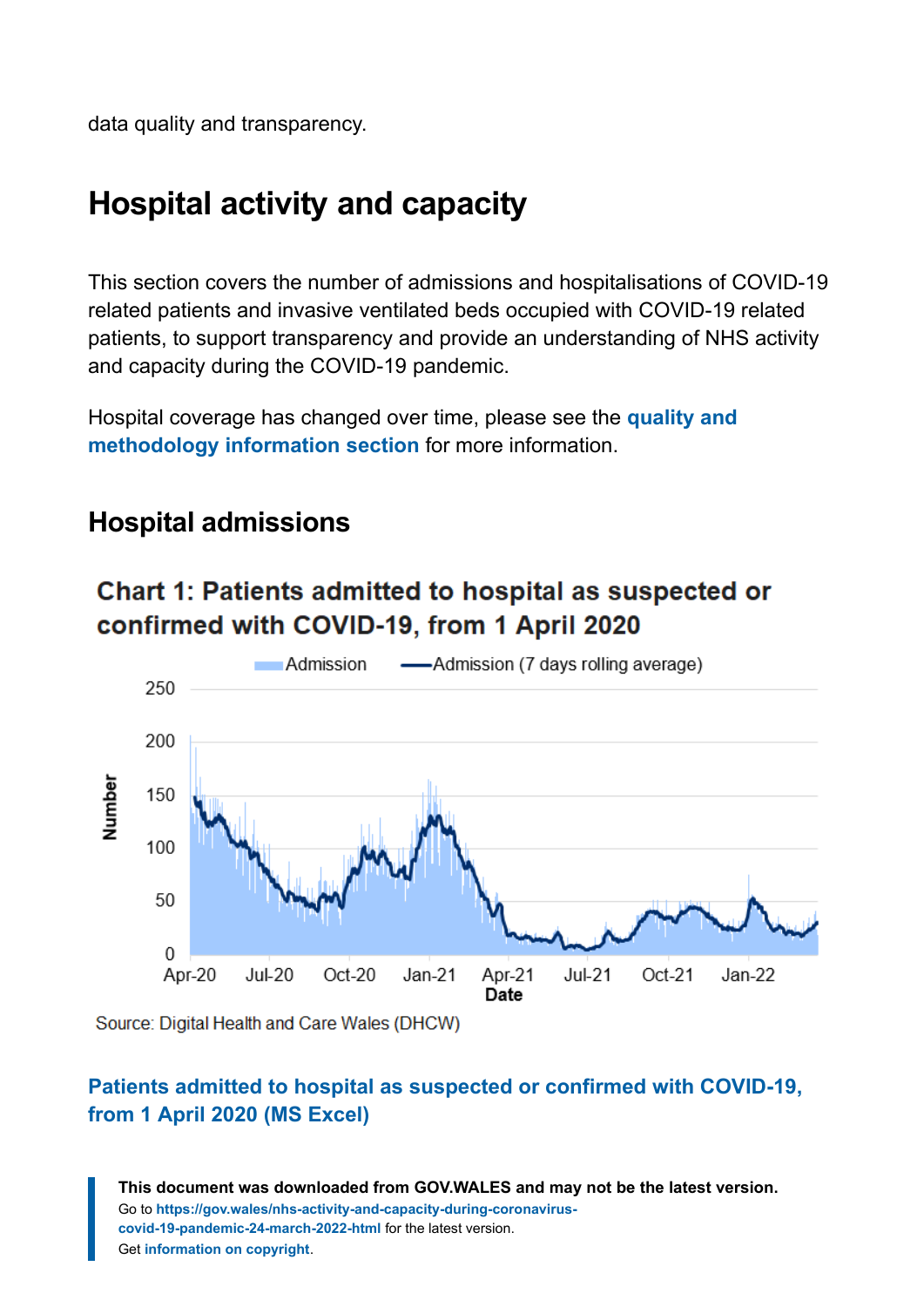#### **Notes**

Admissions are the number of patients admitted to hospital within a 24-hour period from midnight to midnight each day, for example, 00:00 to 23:59 Monday to be reported on a Tuesday. COVID-19 related admissions include COVID-19 suspected or confirmed patients.

Please see the **[quality and methodology information section](#page-10-0)** for the complete set of notes and historical changes relating to admission figures.

#### **Main points**

- The number of new daily admissions with suspected or confirmed COVID-19 fluctuates. Taking that into account, the 7 day rolling average generally decreased from January 2021 to June 2021, before increasing again until mid-September 2021. After a period of fluctuation, the average generally decreased between November 2021 and late December 2021.
- Following a sharp rise in admissions in early January 2022, the average generally decreased, however there has been an increase over recent weeks.
- In the last 7 days, an average of 31 people a day were admitted to hospital with confirmed or suspected COVID-19. This is an increase compared to the average of 26 for the week to 15 March 2022 and is at comparable levels to late August 2021.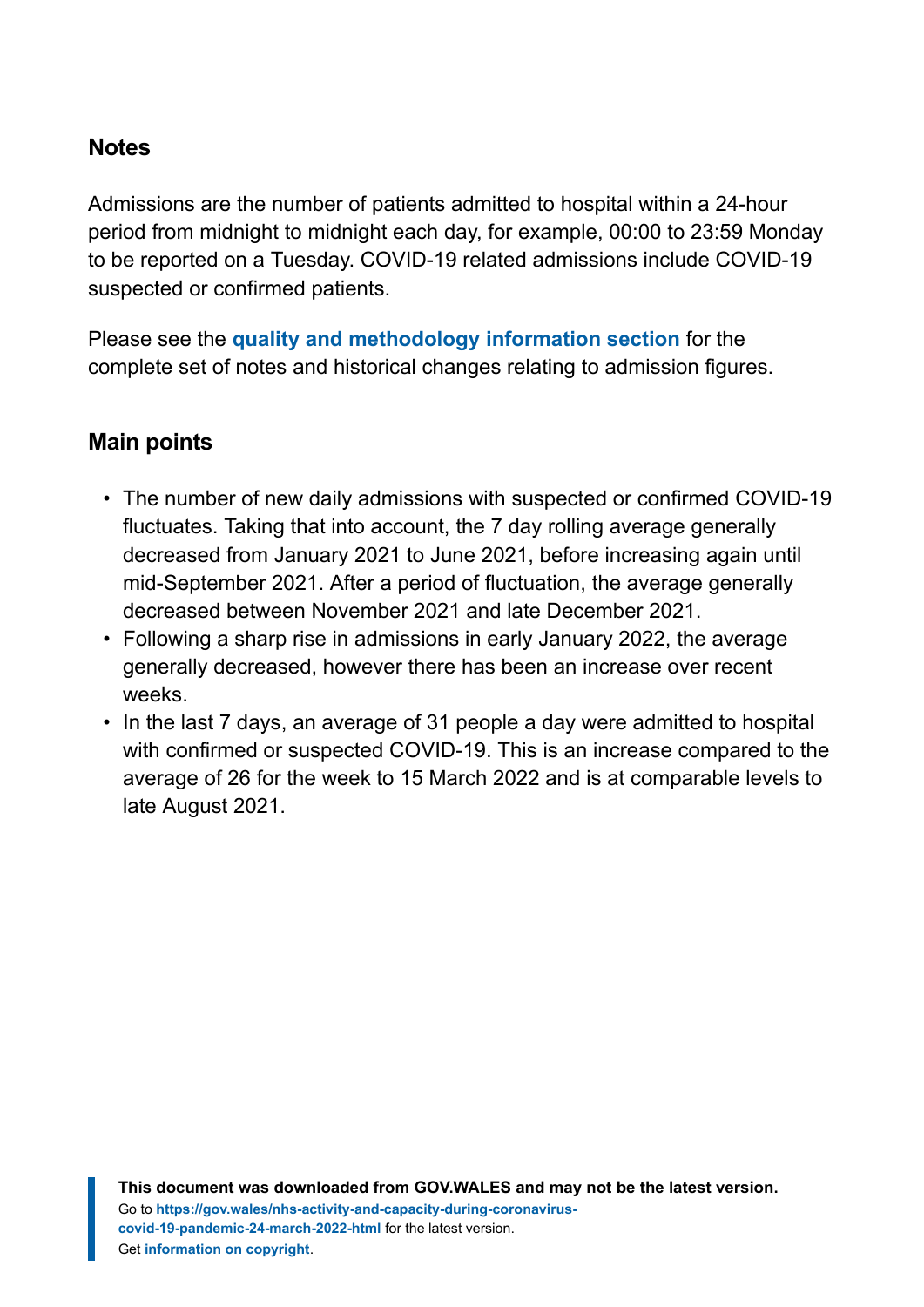### **Hospitalisations**

#### Chart 2: Number of people in hospital as suspected, confirmed or recovering with COVID-19, from 1 April 2020



Source: Digital Health and Care Wales (DHCW)

(a) From 23 April 2020, data from community hospitals are included.

(b) From 26 May 2020, a new category for recovering patients was introduced.

(c) From 7 June 2020, Aneurin Bevan started reporting recovering patients but these were previously captured in the confirmed COVID-19 category.

#### **[Number of people in hospital as suspected, confirmed or recovering with](https://gov.wales/sites/default/files/statistics-and-research/2022-03/nhs-activity-and-capacity-during-the-coronavirus-covid-19-pandemic-24-march-2022-177.ods) [COVID-19, from 1 April 2020 \(MS Excel\)](https://gov.wales/sites/default/files/statistics-and-research/2022-03/nhs-activity-and-capacity-during-the-coronavirus-covid-19-pandemic-24-march-2022-177.ods)**

#### **Notes**

Recovering patients was a category introduced on 26 May 2020 to capture patients who were COVID-19 positive in hospital and who showed no symptoms for 14+ days but remained in hospital on a COVID-19 treatment pathway, often for rehabilitation. There have been some differences in reporting by health boards in the time series which are outlined in more detail in the **[quality and](#page-10-0) [methodology information section](#page-10-0)**.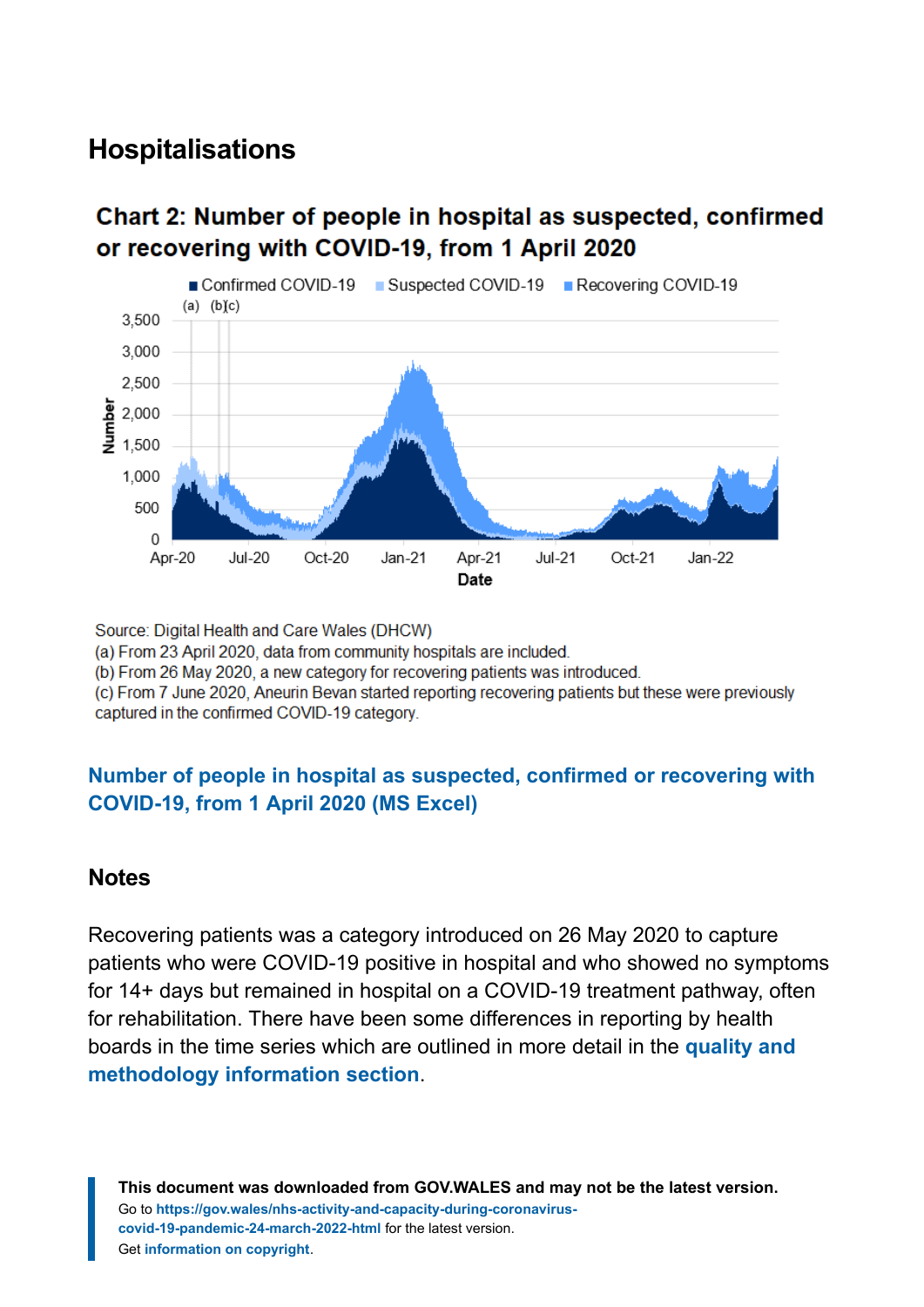Please see the **[Chief Statistician's blog](https://digitalanddata.blog.gov.wales/2020/06/04/chief-statisticians-update-measuring-people-in-hospital-and-some-thoughts-on-data-quality/)** for more information on reporting on recovering patients.

Please see the **[quality and methodology information section](#page-10-0)** for the complete set of notes and historical changes relating to hospitalisation figures.

#### **Main points**

- The total number of beds occupied with COVID-19 related patients (confirmed, suspected and recovering) increased from the end of September 2020 and reached its highest reported level on 12 January 2021 (2,879 patients). From January 2021 to June 2021, COVID-19 related patients generally decreased and reached the lowest reported levels on 30 June 2021 and 4 July 2021 at 86 patients.
- Between early July 2021 and early November 2021, the number of beds occupied with COVID-19 related patients generally increased, despite periods of stabilisation. Following this, the number of COVID-19 related hospitalisations generally decreased until late December 2021.
- Between late December 2021 and mid-January 2022, the number of beds occupied with COVID-19 related patients increased sharply. Since then, the number decreased to levels seen in mid-March 2021, however there has been an increase over recent weeks.
- The number of confirmed COVID-19 patients and the number of recovering COVID-19 patients peaked at different times; with highest numbers of confirmed patients occurring early in January 2021 (1,643 on 4 January 2021) and highest numbers of recovering patients seen a few weeks later (1,192 on 31 January 2021).

#### **As at 22 March 2022**

• 1,332 beds were occupied with COVID-19 related patients (confirmed, suspected and recovering), representing 15.3% of all hospitalisations. Of these, 876 were confirmed COVID-19 patients, 32 were suspected COVID-19 patients and 424 were recovering patients. This is an increase from 1,060 on 15 March 2022 (12.1% of all hospitalisations) and is at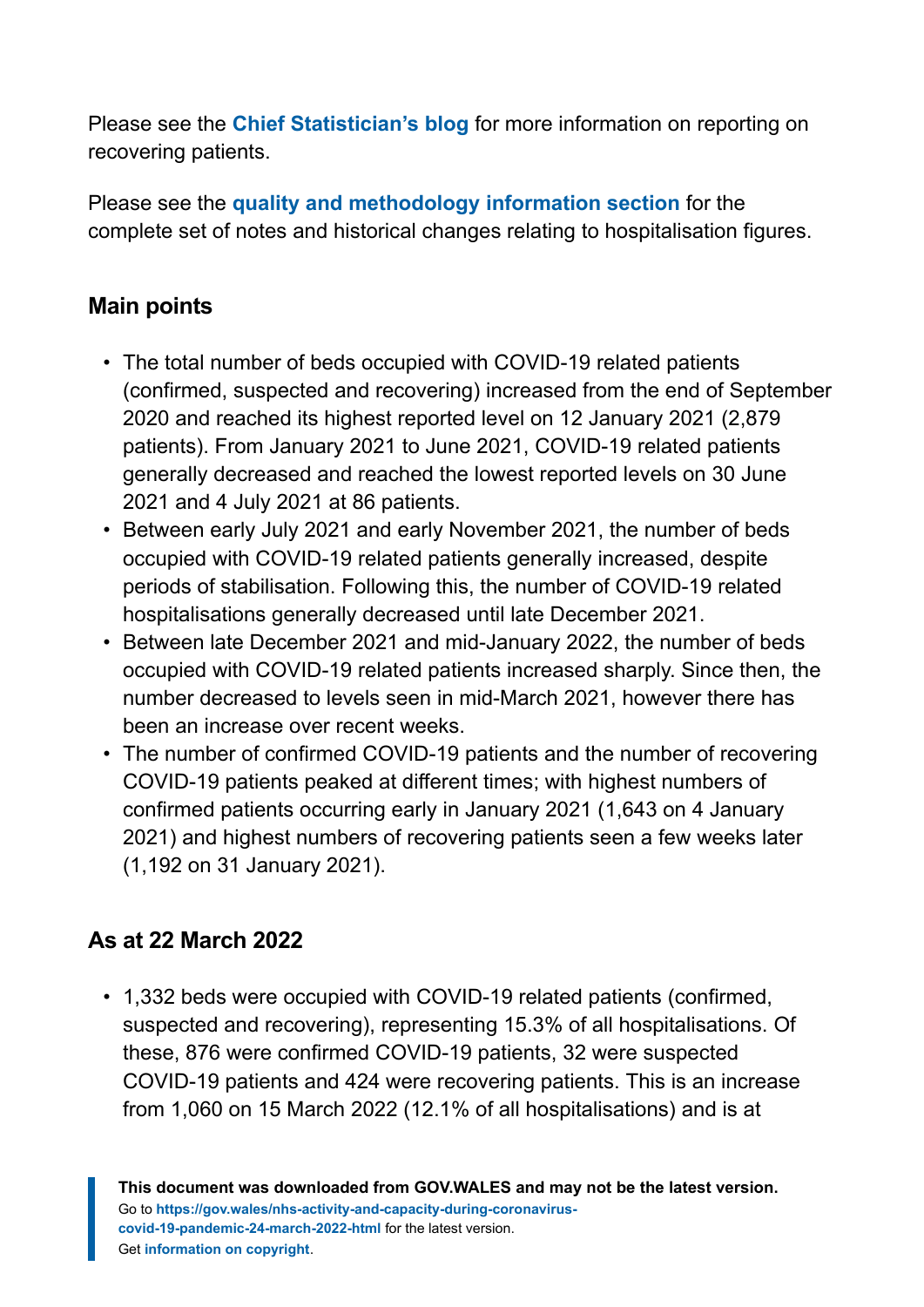comparable levels to early March 2021.

- This is the highest number of beds occupied with COVID-19 related patients since  $4^{th}$  March 2021.
- The number of beds occupied with COVID-19 related patients (confirmed, suspected and recovering) fluctuates. The number of COVID-19 related patients has increased by 272 over the latest week. This was due to an increase in confirmed (228 more occupied beds) and recovering patients (59 more occupied beds) despite a decrease in suspected patients (15 fewer occupied beds).

### **Invasive ventilated beds**

### Chart 3: Number of invasive ventilated beds by use, from 1 April 2020



Source: Digital Health and Care Wales (DHCW)

(a) From June 2020, hospitals began closing some of the additional surge capacity that was previously put in place for the COVID-19 pandemic.

(b) From 19 October 2020 specialist critical care beds have been included.

(c) From 13 November 2020, only critical care beds that could be staffed are included.

#### **[Number of invasive ventilated beds by use, from 1 April 2020](https://gov.wales/sites/default/files/statistics-and-research/2022-03/nhs-activity-and-capacity-during-the-coronavirus-covid-19-pandemic-24-march-2022-177.ods) (MS Excel)**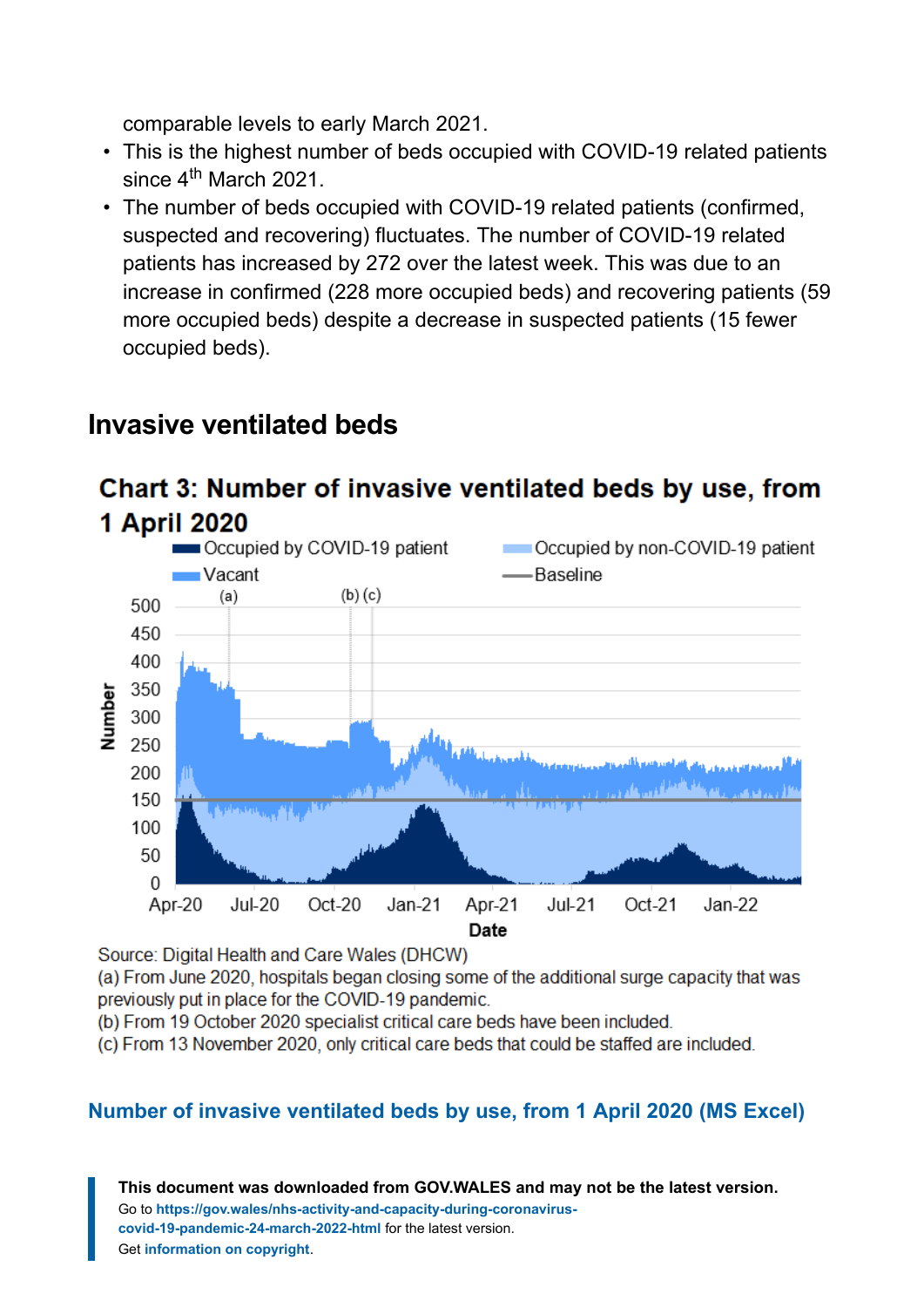#### **Notes**

Baseline relates to the number of beds that were available prior to the COVID-19 pandemic. There are usually 152 critical care beds available. Invasive ventilated beds include beds in and outside a critical care setting, and include surge capacity. COVID-19 patients in this chart include suspected, confirmed, and recovering COVID-19 patients. Between 26 May 2020 and 17 January 2021 some patients were categorised as 'recovering'. From 18 January 2021 these patients were categorised as confirmed COVID-19 patients. This change did not affect the overall number of COVID-19 related patients.

Please see the **[quality and methodology information section](#page-10-0)** for the complete set of notes and historical changes relating to the invasive ventilated beds figures.

#### **Main points**

- The number of invasive ventilated beds occupied with COVID-19 related patients generally increased from September 2020, reaching 150 on 12 January 2021. After this, the number decreased to its lowest levels since reporting began. Only 1 occupied invasive bed was reported for several days during May 2021 and June 2021.
- From late June 2021 to mid-September 2021, the number of invasive beds occupied with COVID-19 related patients increased to levels comparable to late February 2021. Despite daily fluctuations, the number of occupied invasive ventilated beds generally decreased from early November 2021 to late December 2021. Following a period of stabilisation, the number continued to decrease to levels seen in mid-July 2021.

#### **As at 22 March 2022**

• 15 invasive ventilated beds were occupied with COVID-19 related patients (confirmed and suspected). This is 2 more beds compared to 13 occupied beds on 15 March 2022.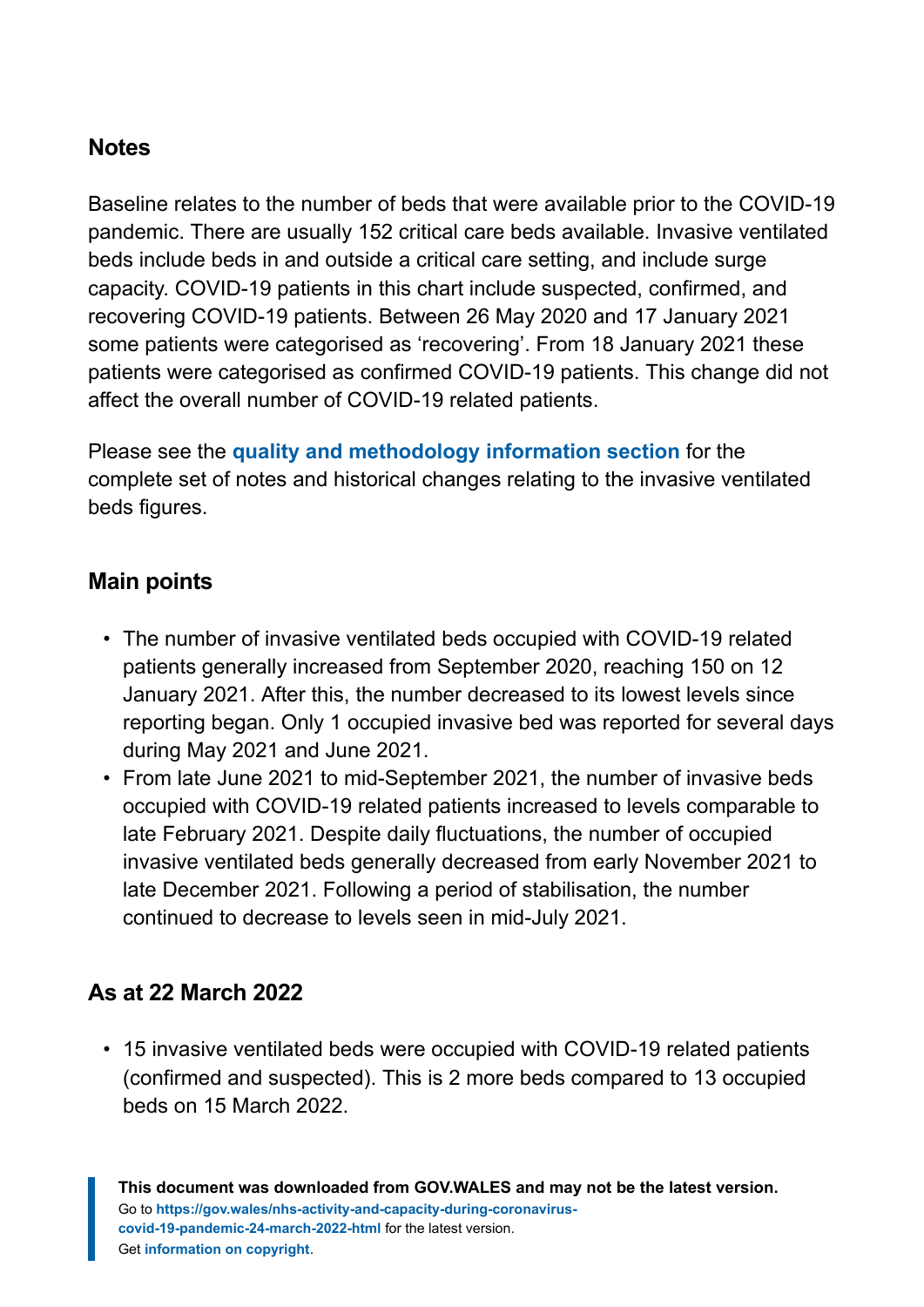- 159 invasive ventilated beds were occupied with non-COVID-19 related patients. This is 3 more beds compared to 156 occupied beds on 15 March 2022.
- There were 52 vacant invasive ventilated beds that could be staffed. This is 9 more beds compared to 43 vacant beds on 15 March 2022.

Information on healthcare presented in the **[UK Government COVID-19](https://coronavirus.data.gov.uk/) [dashboard](https://coronavirus.data.gov.uk/)** and in the **[Public Health Wales \(PHW\) dashboard](https://public.tableau.com/profile/public.health.wales.health.protection#!/vizhome/RapidCOVID-19virology-Public/Headlinesummary)** differ from this publication. Please see the **[quality and methodology information section](#page-10-0)** and the comparability with other publications section for more information.

# **COVID-19 patients actively treated for COVID-19**

#### **Main points**

- Since reporting began on 17 January 2022, the number of patients with confirmed COVID-19 and the number of patients treated for COVID-19 generally decreased until early-March 2022. Over the latest two weeks there has been a slight increase in the number of patients with confirmed COVID-19. However, the percentage of patients treated for COVID-19 in acute hospitals has decreased since reporting began.
- The percentage of patients treated for COVID-19 in critical care beds is markedly higher than the percentage treated for COVID-19 in general and acute beds. Since reporting began, the percentage of patients treated for COVID-19 in critical care beds has ranged between 46.2% and 100%, while for general and acute beds the percentage has ranged between 14.3% and 44.9%.

#### **As at 22 March 2022**

- 714 beds in acute hospitals were occupied with patients with confirmed COVID-19 and 117 (16.4%) of these patients were actively treated for COVID-19.
- 15 critical care beds in acute hospitals were occupied with patients with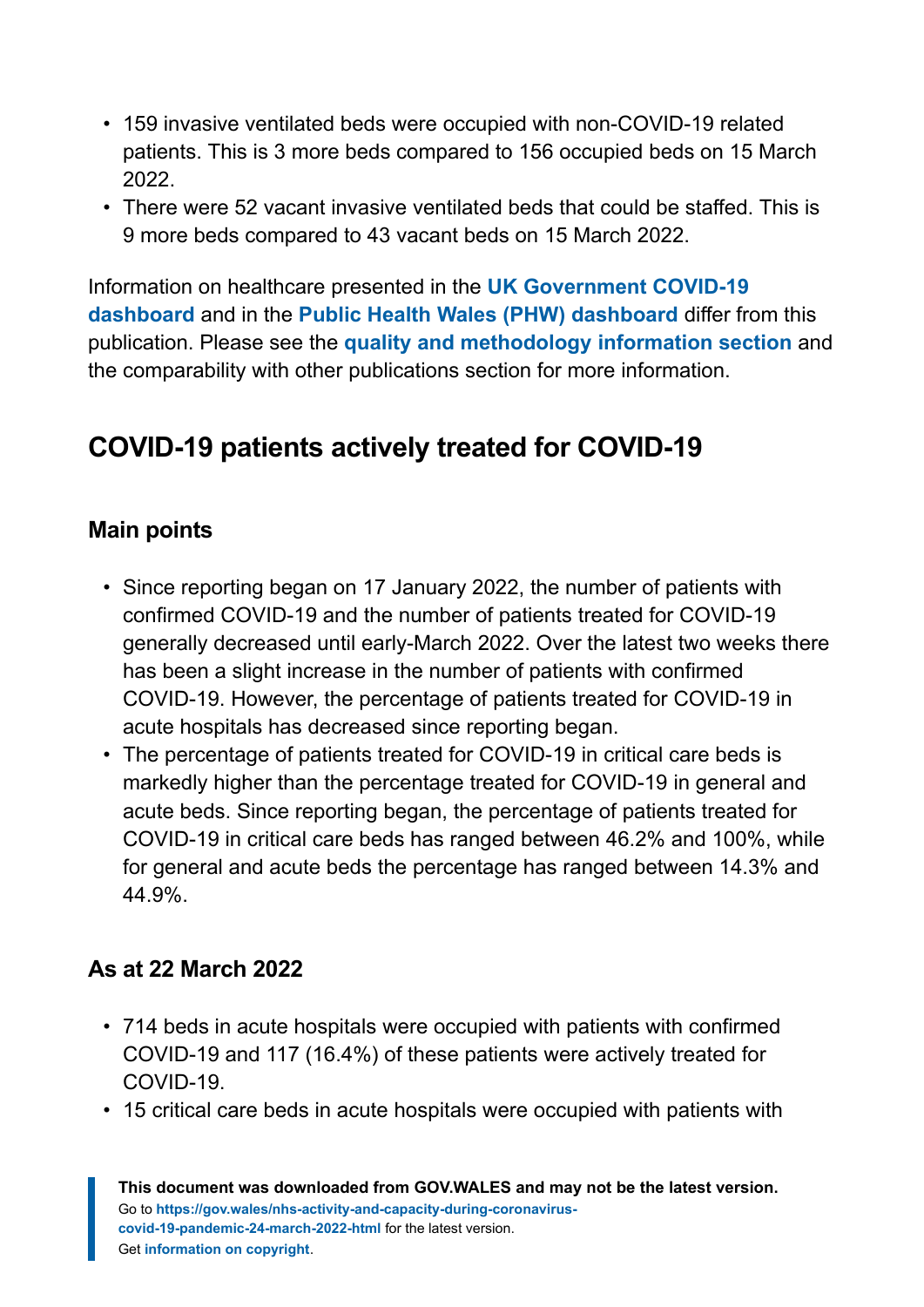confirmed COVID-19 and 8 (53.3%) of these patients were actively treated for COVID-19.

#### **Notes**

This is a new data collection. Health boards have been asked to categorise inpatients with confirmed COVID-19 according to whether or not they are actively being treated for COVID-19. Patients not actively being treated for COVID-19 are those where the infection is incidental to the main cause for their hospitalisation.

There is no standard definition for 'actively being treated for COVID-19' and there are some differences across Health Boards and settings in the methods used to make the decision. Work to understand the quality and consistency of the data is ongoing, but the figures are considered to be suitable for providing a high level estimate.

Figures are for patients from acute hospitals only. Patients from community hospitals, field hospitals and mental health units, and patients in in Velindre NHS Trust are not included.

Figures are for patients with confirmed COVID-19. Suspected COVID-19 cases and patients recovering from COVID-19 are not included.

# <span id="page-10-0"></span>**Quality and methodology information**

The data are taken from management information and are subject to change. They have not been subject to the same validation processes undertaken for official statistics releases. However, they are provided to support transparency and understanding of NHS activity at this time. The official statistics should continue to be considered the authoritative source of data.

Historic data are subject to revisions and therefore may differ slightly to previously published information.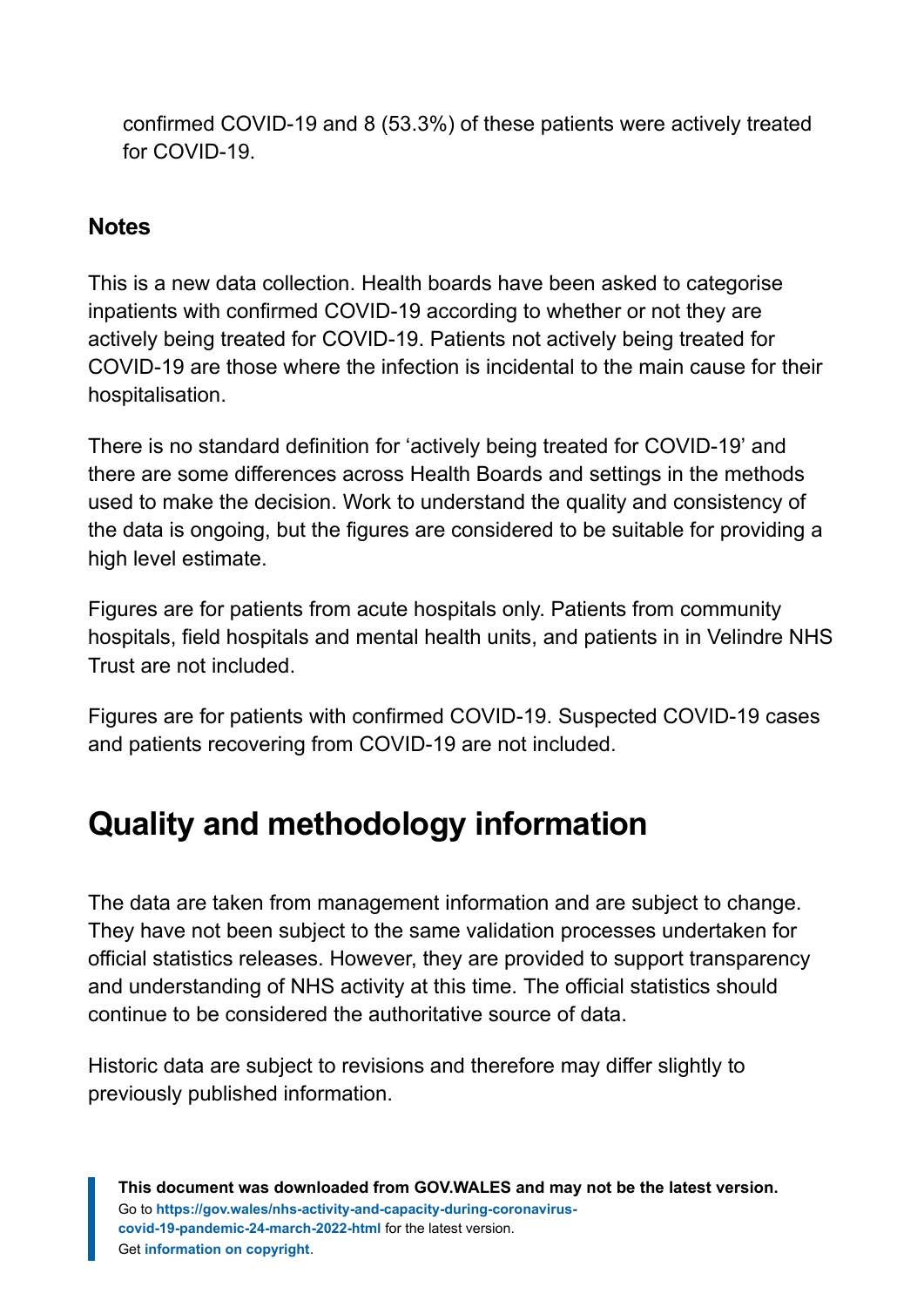# **Hospital activity and capacity**

The health minister announced on 13 March 2020 that all non-urgent activity should stop to prepare for the pandemic.

Following further validation, admissions and hospitalisation data prior to 1 April 2020 were decided to not be suitable for publication. Therefore, the time series begins on 1 April 2020.

Figures on hospitalisations and activity include data from acute hospitals from 1 April 2020, field hospitals from 20 April 2020, community hospitals from 23 April 2020, mental health units from 10 July 2020, and exclude data from private hospitals.

# **Hospital admissions**

Admissions are the number of patients admitted to hospital within a 24-hour period from midnight to midnight each day, for example, 00:00 to 23:59 Monday to be reported on a Tuesday. COVID-19 related admissions include COVID-19 suspected or confirmed patients.

A COVID-19 related admission is defined as an emergency admission to any medical specialty and is either:

- within 14 days of a positive COVID-19 sample being taken; or
- where a COVID-19 sample is taken on the first day of the admission, regardless of whether the result is positive or negative

The emergency medical admissions criteria are intended to provide an approximation for suspected COVID-19 patients.

Patients transferred between hospitals within the same organisation should be excluded from the count of admissions.

Please note that during July 2021, August 2021 and October 2021 Betsi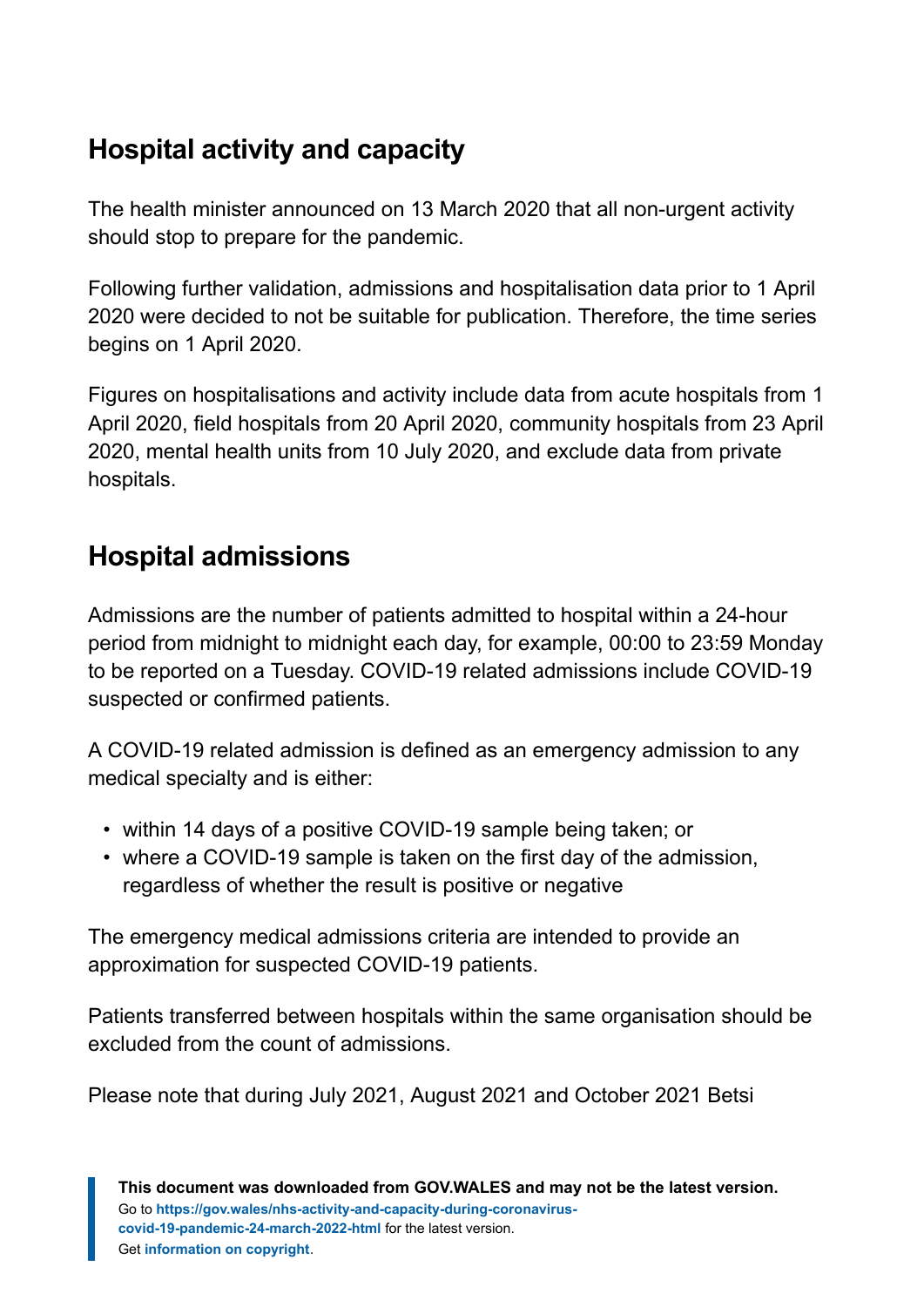Cadwaladr University Health Board were unable to supply data on the number of patients admitted to Ysbyty Glan Clwyd due to a data processing issue. For the specific dates please see the note on **[StatsWales](https://statswales.gov.wales/Catalogue/Health-and-Social-Care/NHS-Hospital-Activity/nhs-activity-and-capacity-during-the-coronavirus-pandemic)**.

From 3 July 2020, guidance was updated to only include emergency admissions in the COVID-19 related admissions figures.

From 29 June 2020, the guidance changed to explicitly ask health boards to exclude transfers between acute and community hospitals from admissions figures. Prior to this, some transfers may have been captured as new admissions.

From 29 June 2020, patients admitted for elective procedures were only included in COVID-19 related admissions if they received a positive COVID-19 test result on arrival at the hospital.

Following the re-introduction of elective procedures from June 2020, patients admitted for elective procedures suspected of having COVID-19 were initially captured in COVID-19 related admissions, even if they received a negative test later. This inflated the numbers of suspected cases in hospital at the time of reporting.

### **Hospitalisations**

The number of COVID-19 related hospitalisations is the number of staffed beds occupied by a patient that satisfies the definition of a 'Confirmed', 'Suspected' or 'Recovering' patient as set out below.

A patient is defined as 'Confirmed' COVID-19 only following a positive test and will remain until downgrading criteria are met. (See recovering COVID-19 below).

A patient is defined as 'Suspected' COVID-19 if they are awaiting the result of a test having been admitted as an emergency under a medical specialty or if they become symptomatic following admission for any other reason. This also includes patients testing negative but continuing to display COVID-19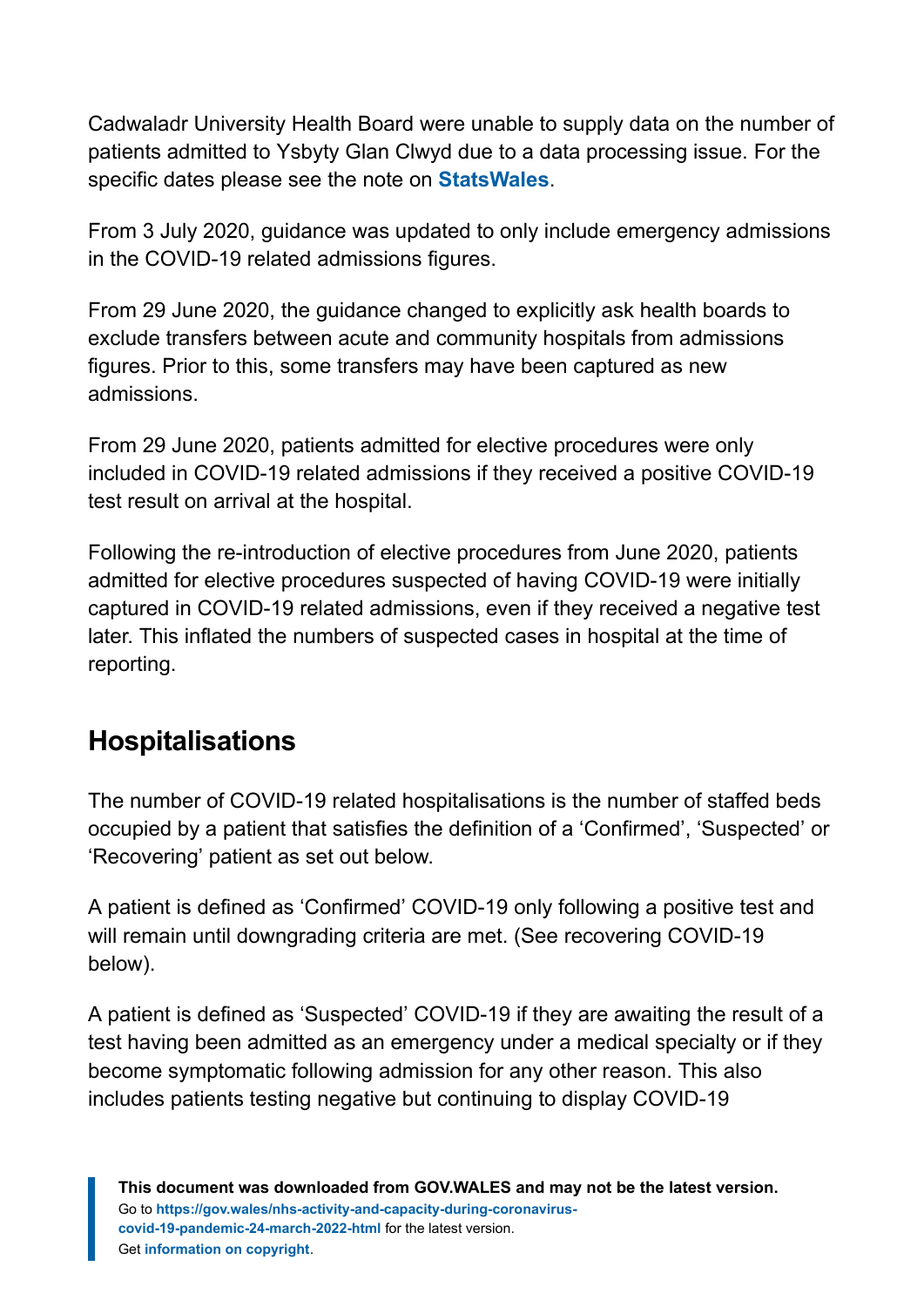symptoms, patients returning a low level positive test result prior to a retest, and discharged COVID-19 patients readmitted with COVID-19 symptoms prior to a retest.

A patient is defined as 'Recovering' COVID-19 if either they have a negative test result as confirmation of transition to recovering COVID or they meet the following criteria:

- completed 10 days post a positive COVID-19 test
- shown clinical improvement in their condition, with at least some respiratory recovery
- had no fever  $(> 37.8^{\circ}C)$  for 48 hours
- no underlying severe immunosuppression

A 'Non-COVID-19' related patient is a patient that does not satisfy any of the suspected, confirmed or recovering COVID-19 criteria described above. Where a patient has acquired a COVID-19 infection during their hospital stay and subsequently meets the downgrading criteria set out above, they should be reported as non-COVID-19.

Some health boards had incorrectly classified some patients as recovering from COVID-19 rather than as non-COVID patients. These were confirmed COVID-19 patients who had not been actively treated for COVID-19 and had completed 10 days post a positive COVID-19 test. This resulted in a larger number of patients classified as recovering than should have been the case. From 16 February 2022, guidance was reiterated to resolve this, which resulted in a significant fall in patients recovering from COVID-19 and a corresponding increase in non-COVID patients.

From 18 January 2022, to ensure accurate and consistent reporting of recovering COVID-19 patients, guidance for SITREP reporting was reissued amongst health boards. Health boards were asked to ensure that the downgrading criterion was changed from the patient requiring 14 days post a positive COVID-19 test to requiring 10 days.

To ensure accurate and consistent reporting of COVID-19 recovering patients in the hospitalisations data, all health boards were reminded to follow the national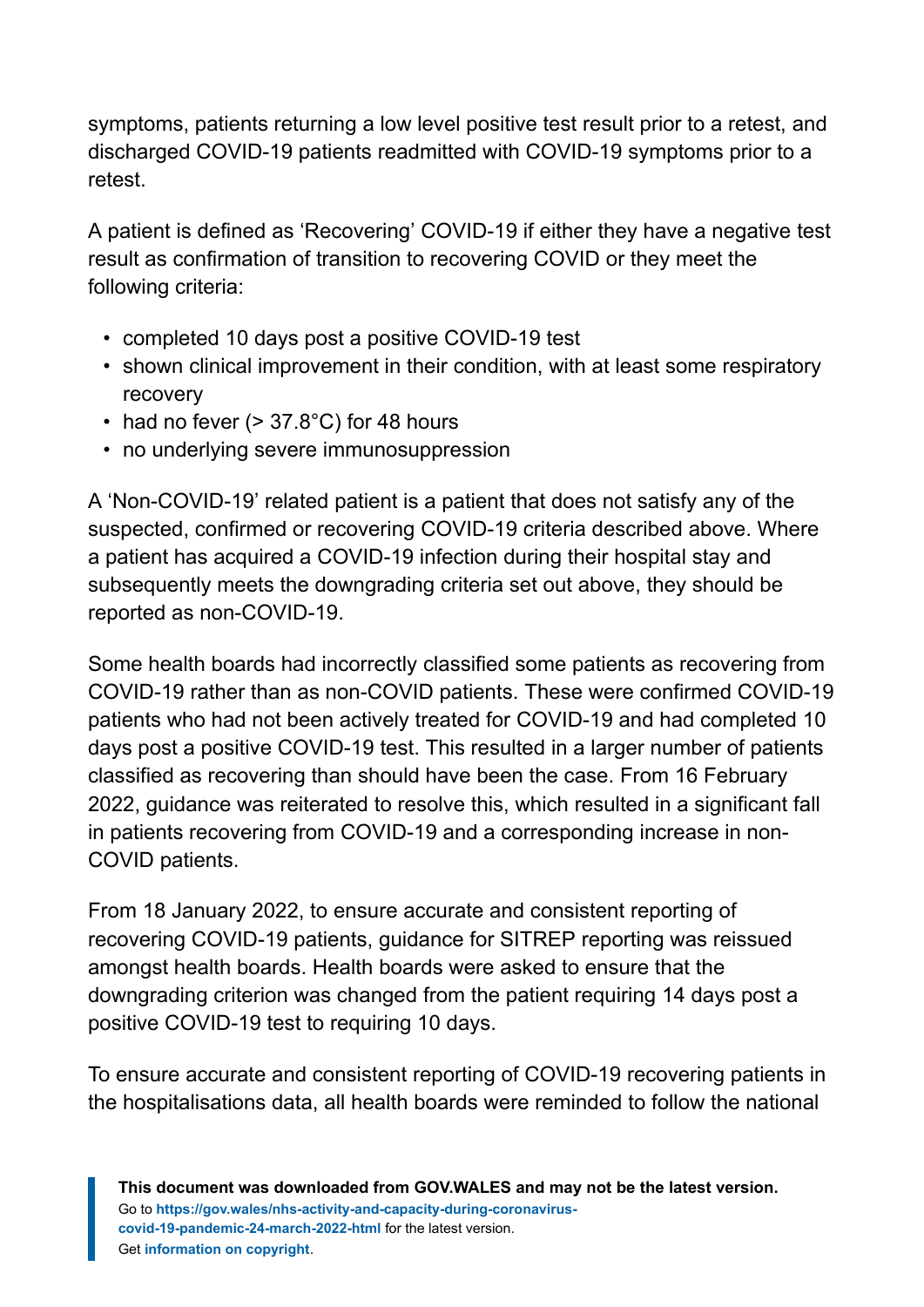guidance for SITREP reporting, and asked to ensure any necessary changes to their daily reporting were implemented by 12 April 2021. Contrary to the guidance, some health boards were counting long stay patients who had fully recovered from COVID-19 in the COVID-19 recovering category, rather than the non-COVID-19 category, which inflated the number of COVID-19 recovering patients. This change resulted in a step-change decrease in the number of recovering patients (a decrease of around 123 patients at the point of implementation). Whilst the impact was seen across most health boards, it mainly impacted the Swansea Bay University Health Board.

From 8 March 2021, Cardiff and Vale University health board aligned their data more closely to the national guidance for SITREP reporting. This change had a small impact on the hospitalisation figures, which resulted in a small increase in the number of confirmed COVID-19 patients and a small decrease in the number of recovering COVID-19 patients.

From 1 February 2021, guidance was reiterated to health boards that patients who were already in hospital and contracted COVID-19, but have now recovered and are back on their original setting, should be reported as non-COVID-19. This may have affected a small number of patients who were in acute hospitals or mental health settings and may have resulted in a decrease in recovering patients and an increase in non-COVID-19 patients.

From 16 November 2020, data is included from the Grange University Hospital in Aneurin Bevan University Health board. This increased the total number of beds available by around 450 beds.

Data from mental health units were included retroactively from 10 July 2020 for the first time in the release on 20 August 2020. The inclusion of mental health beds had a small impact on beds occupied with COVID-19 patients' figures but a large impact on all beds occupied with non-COVID19 patients and vacant beds, as the majority of mental health beds are not occupied by COVID-19 patients. Mental health units' data are submitted each Friday, and the Friday position is used as proxy for the following week, unless there is a major change in circumstances.

Recovering patients was a category introduced on 26 May 2020 to capture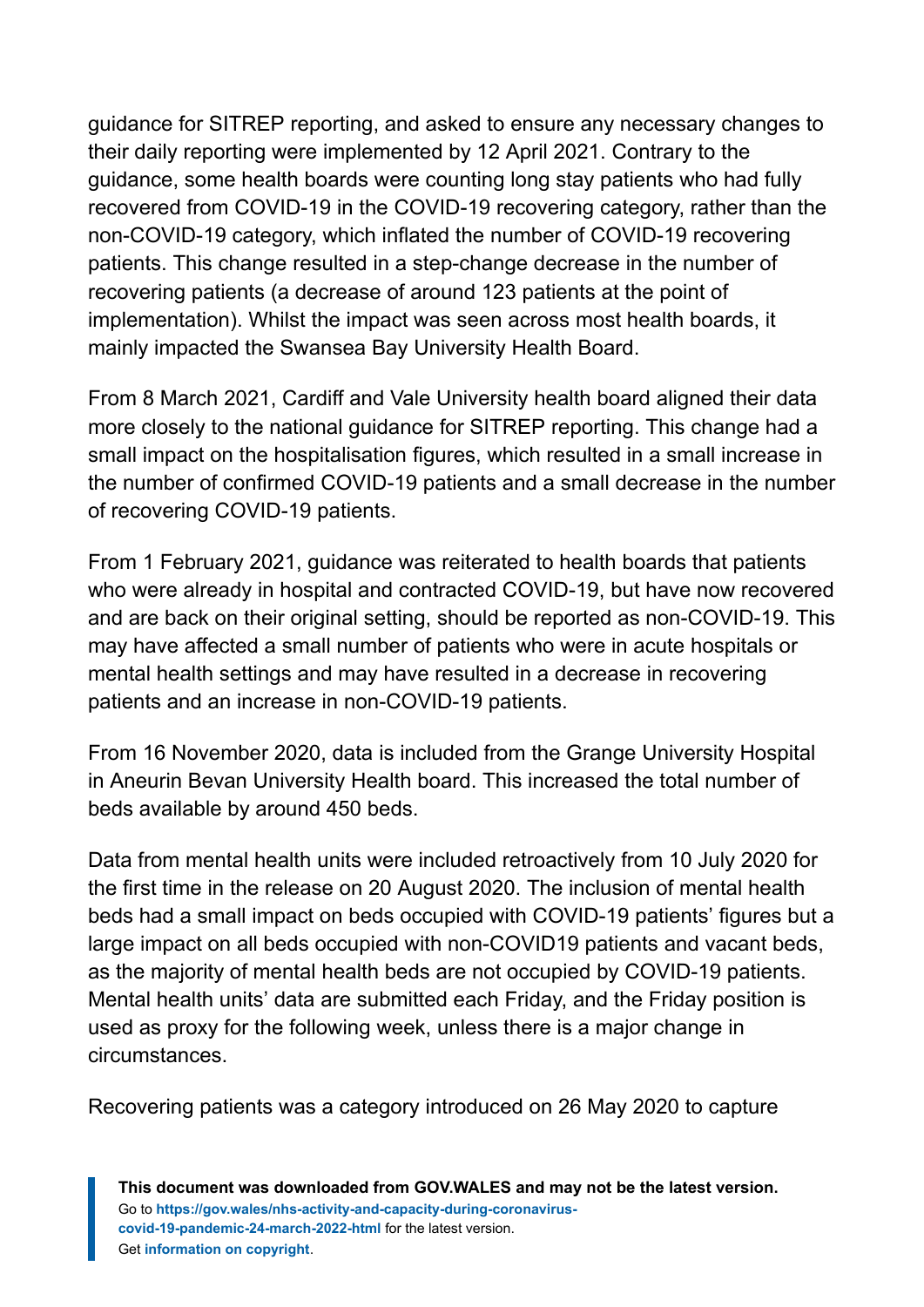patients who were COVID-19 positive in hospital and who showed no symptoms for 14+ days but remained in hospital on a COVID-19 treatment pathway, often for rehabilitation. There have been some differences in reporting by health boards in the time series which are outlined below.

Please see the **[Chief Statistician's blog](https://digitalanddata.blog.gov.wales/2020/06/04/chief-statisticians-update-measuring-people-in-hospital-and-some-thoughts-on-data-quality/)** for more information on reporting on recovering patients.

On reporting recovering patients, Aneurin Bevan started reporting recovering patients from 7 June 2020, but these were captured in the confirmed COVID-19 category before. Cardiff and Vale classified recovering patients as non-COVID-19 patients between 1 May 2020 and 22 May 2020. Following the change in guidance, Cardiff and Vale re-categorised these patients as COVID-19 patients, capturing them in the confirmed COVID-19 category until the recovering category was introduced on 26 May 2020.

From June 2020, hospitals began closing some of the additional surge capacity that was previously put in place for the COVID-19 pandemic.

### **Invasive ventilated beds**

From 18 January 2021, no patients occupying an invasive ventilated bed (critical care bed) should be counted as 'recovering' COVID-19 patients as they are still requiring a high level of care. Any patient previously reported as 'recovering' are now counted under 'confirmed'. This resulted in an increase in the number of invasive ventilated beds occupied by 'confirmed' COVID-19 patients (an increase of around 14 patients at the point of implementation) and no invasive ventilated beds showing as occupied by 'recovering' patients. This change had no impact on the total number of COVID-19 related patients.

From 13 November 2020, only critical care beds that could be staffed were included as available. Previously all critical care beds had been included regardless of whether they could be staffed. Staffed beds are those that can be staffed at the time of the census. General and acute beds only include beds that can be staffed. However, not all health boards implemented this change on that date. Following and update to guidance, more local health boards implemented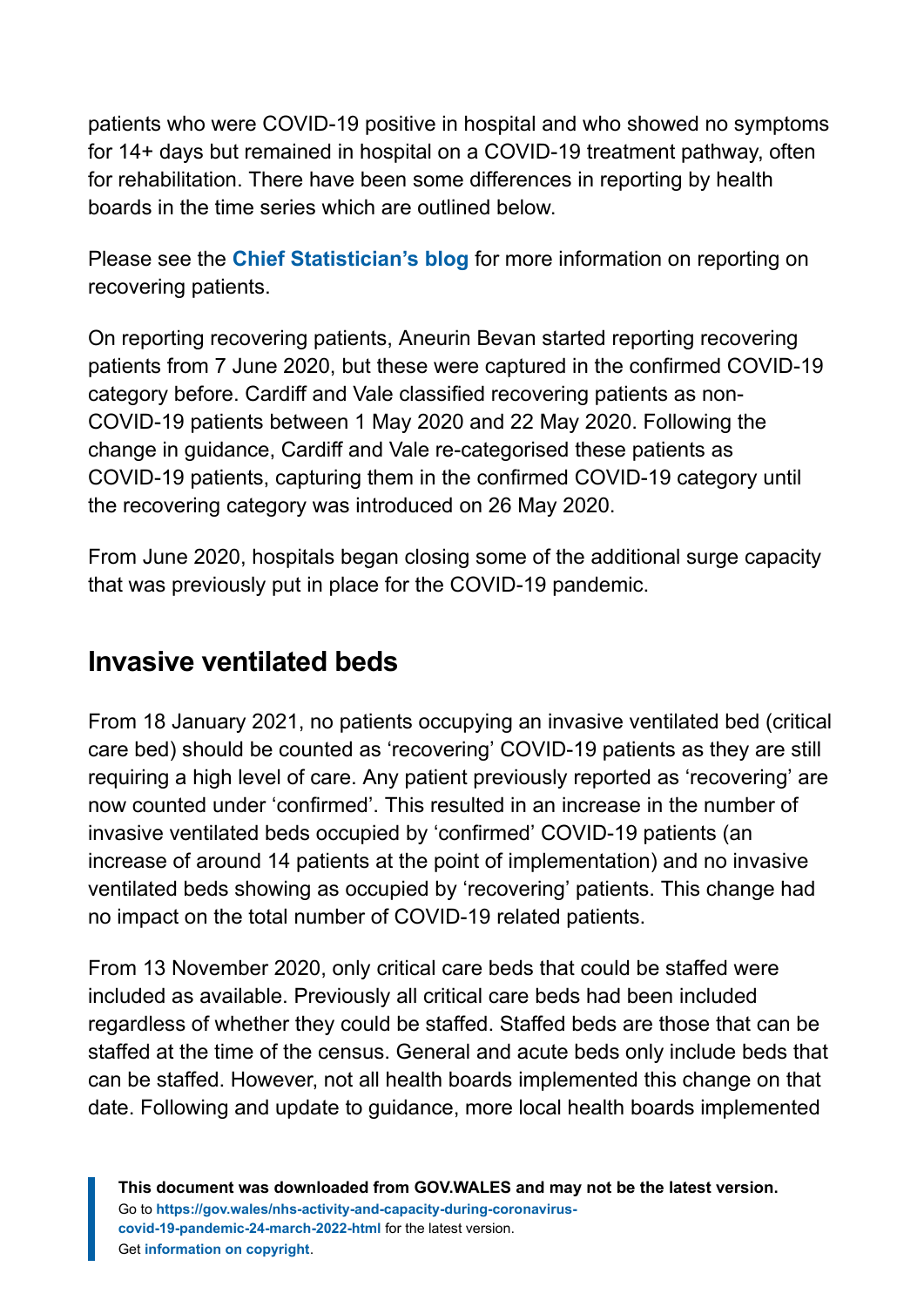this change from 4 December 2020.

From 19 October 2020, data for specialist critical care beds (such as those in Burns and Plastic in Morriston) and other specialist acute beds (such as maternity) across other acute sites have been included. These beds have been included in the data as they are part of the available bed stock, and may be used for COVID-19 patients in exceptional circumstances. The majority of these beds are not occupied with COVID-19 patients. Therefore the inclusion of these had very little impact on the number of beds occupied with COVID-19 patients but a larger impact on vacant beds and those occupied with non-COVID19 patients.

# **Comparability**

Please see the **[UK Government COVID-19 dashboard](https://coronavirus.data.gov.uk/)** for information on healthcare at a UK level. Note: the healthcare data presented in the UK dashboard differs from this publication. Data for Wales on the UK dashboard includes data for acute hospitals only which was initially provided to enable better comparability with other countries. Whereas this publication includes data from acute, community, field hospitals and mental health units to provide a more comprehensive view of the system in Wales. From 11 December 2020, data for England presented on the UK dashboard was updated to align with NHS England publications and as a result the full time series for this item was revised. Data for England on the UK dashboard now includes data from acute, community, field hospitals and mental health units. Due to this reporting change, we are reviewing the suitability of data currently provided for Wales. Estimates of the number of people who had coronavirus in England and Wales is also published by the Office for National Statistics in **[Coronavirus \(COVID-19\)](https://www.ons.gov.uk/peoplepopulationandcommunity/healthandsocialcare/conditionsanddiseases/bulletins/coronaviruscovid19infectionsurveypilot/previousReleases) [Infection Survey](https://www.ons.gov.uk/peoplepopulationandcommunity/healthandsocialcare/conditionsanddiseases/bulletins/coronaviruscovid19infectionsurveypilot/previousReleases)**.

Please note that health care surveillance data presented in the **[Public Health](https://public.tableau.com/profile/public.health.wales.health.protection#!/vizhome/RapidCOVID-19virology-Public/Headlinesummary) [Wales \(PHW\) dashboard](https://public.tableau.com/profile/public.health.wales.health.protection#!/vizhome/RapidCOVID-19virology-Public/Headlinesummary)** differ from this publication. The PHW dashboard uses data systematically collected through ICNET, the hospital infection control data system used across Wales. It includes hospital in-patients with a laboratory confirmed result and does not count any patients who were admitted and discharged on the same day.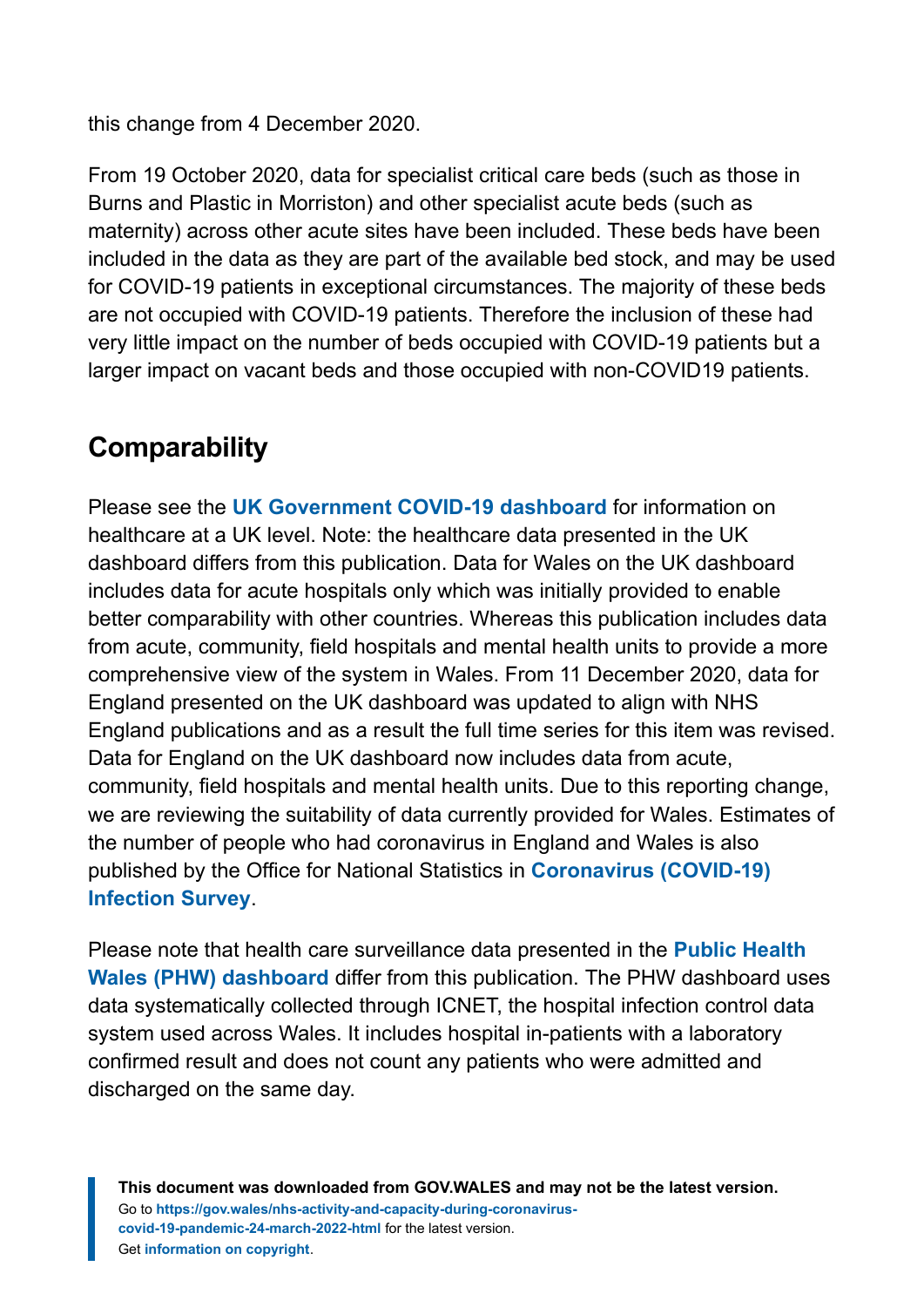The Welsh Government publication uses data sourced from daily management information provided by health boards. Guidance was issued to local health boards for completion and submission of the data return. However, data collection methods may vary between health boards. It includes COVID-19 related patients as suspected, confirmed and recovering, as well as non-COVID-19 patients.

The narrower definition used by PHW will likely result in smaller numbers of reported COVID-related admissions compared to the Welsh Government publication, but provides a systematic way of carrying out surveillance of patients requiring hospital stays with confirmed COVID-19.

### **National Statistics status**

These statistics are not National Statistics. However, as far as has been practicable, they have been collected and validated in accordance with the pillars and principles within the **[Code of Practice for Statistics](https://code.statisticsauthority.gov.uk/)**. We continue to develop the data collection and quality assurance process to improve the data.

These statistics have been produced quickly in response to developing world events.

# **Well-being of Future Generations Act (WFG)**

The Well-being of Future Generations Act 2015 is about improving the social, economic, environmental and cultural wellbeing of Wales. The Act puts in place seven wellbeing goals for Wales. These are for a more equal, prosperous, resilient, healthier and globally responsible Wales, with cohesive communities and a vibrant culture and thriving Welsh language. Under section (10)(1) of the Act, the Welsh Ministers must (a) publish indicators ("national indicators") that must be applied for the purpose of measuring progress towards the achievement of the wellbeing goals, and (b) lay a copy of the national indicators before Senedd Cymru. Under section 10(8) of the Well-being of Future Generations Act, where the Welsh Ministers revise the national indicators, they must as soon as reasonably practicable (a) publish the indicators as revised and (b) lay a copy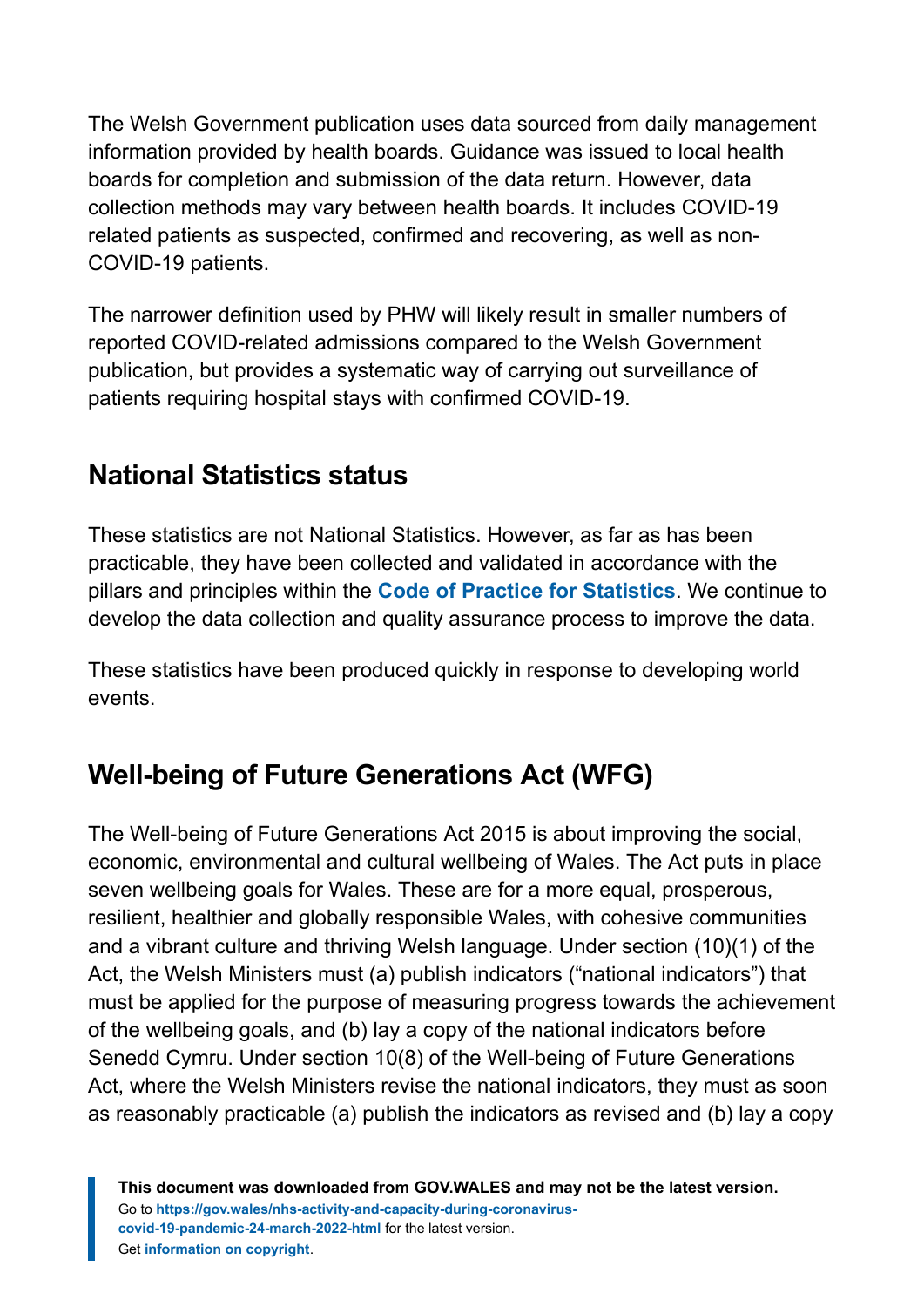of them before the Senedd. These national indicators were laid before the Senedd in 2021. The indicators laid on 14 December 2021 replace the set laid on 16 March 2016.

Information on the indicators, along with narratives for each of the wellbeing goals and associated technical information is available in the **[Wellbeing of](https://gov.wales/wellbeing-wales) [Wales report](https://gov.wales/wellbeing-wales)**.

Further information on the **[Well-being of Future Generations \(Wales\) Act](https://gov.wales/well-being-future-generations-wales-act-2015-guidance) [2015](https://gov.wales/well-being-future-generations-wales-act-2015-guidance)**.

The statistics included in this release could also provide supporting narrative to the national indicators and be used by public services boards in relation to their local wellbeing assessments and local wellbeing plans.

### **Next update**

Thursday 31 March 2022.

### **We want your feedback**

We are reviewing the frequency of some of the COVID-19 related statistical releases in line with the **[COVID-19 transition from pandemic to endemic](https://gov.wales/wales-long-term-covid-19-transition-pandemic-endemic)** document, including this publication. We welcome any comments or feedback on how you use these releases, and any suggested changes to them via **[kas.covid19@gov.wales](mailto:kas.covid19@gov.wales)**.

# <span id="page-18-0"></span>**Contact details**

For queries about the data: Statistician: Ryan Pike Telephone: 0300 025 6415 Email: **[kas.covid19@gov.wales](mailto:kas.covid19@gov.wales)**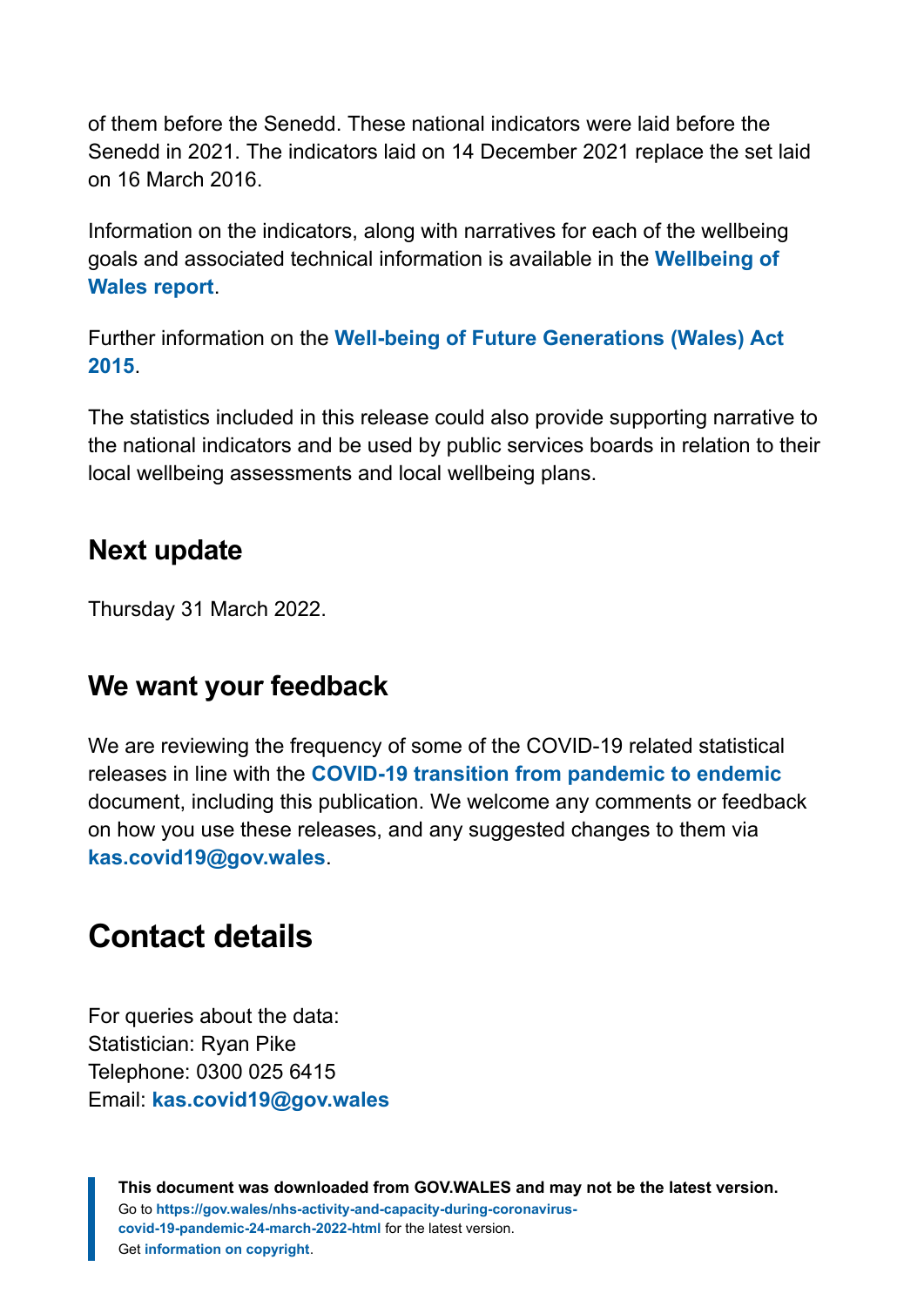Media: 0300 025 8099

SFR 95/2022